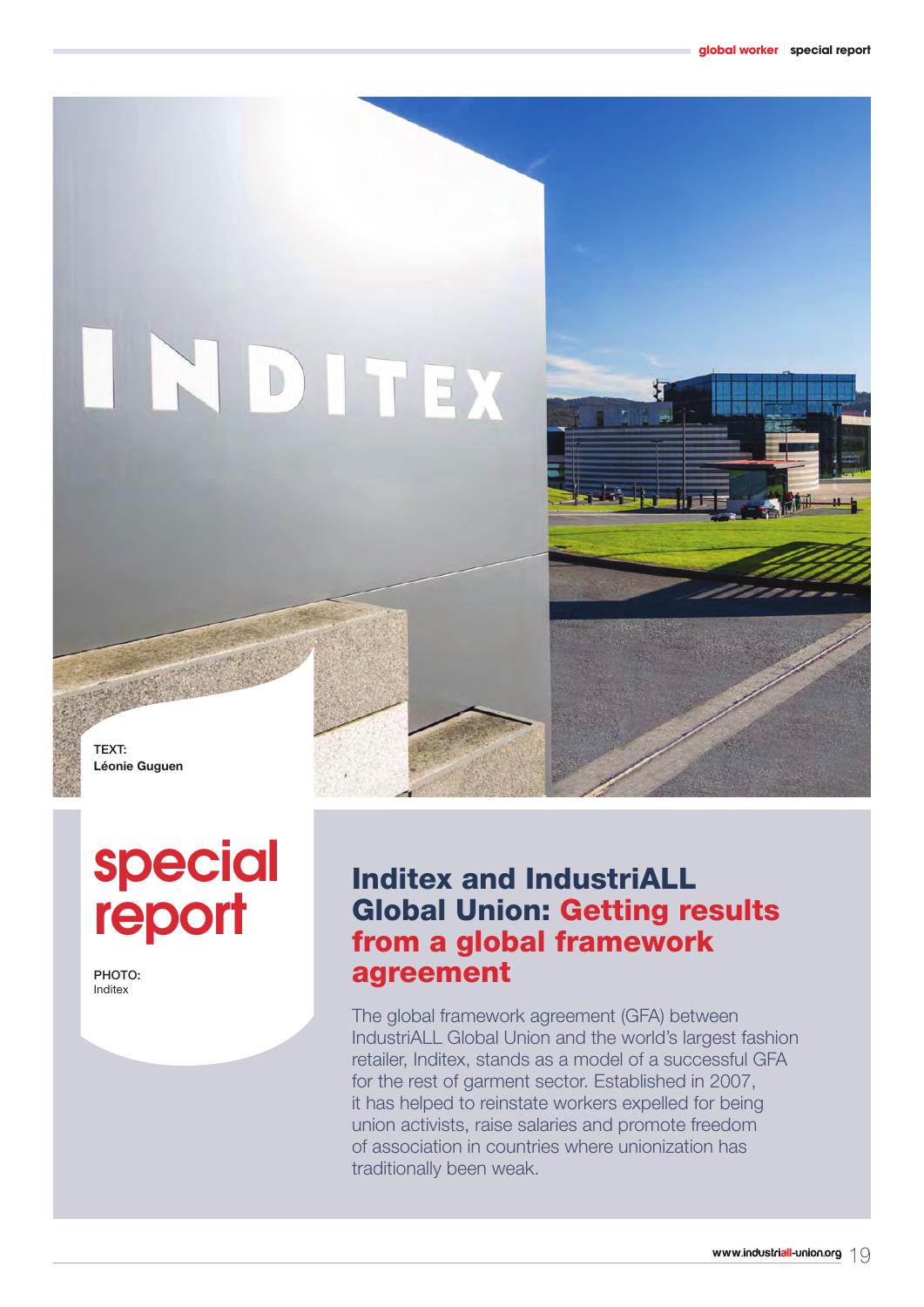

A GFA serves to protect the interests of workers across the operations of multinational companies, setting the best standards for trade union rights, health, safety and environmental practices. GFAs are constantly reviewed and improved by IndustriALL.

"The Agreement allows us to do our work with the factory owners," says Isidor Boix from Spanish union Industria-CC.OO, who acts as IndustriALL's coordinator for implementation of the GFA with Inditex. "We have been able to translate the good intentions written in the contract into concrete activities."

Spanish-based fashion group Inditex has 6,340 stores in 87 different countries employing more than 128,000 people worldwide. The retail and administration staff is covered by a GFA concluded with UNI Global Union. Largely consisting of the Zara chain of stores, Inditex also has seven other brands: Massimo Dutti, Bershka, Stradivarius, Oysho, Pull & Bear, Uterqüe and Zara Home.

Much of the company's success has been achieved by adopting the latest catwalk looks and delivering them to the high street in a matter of weeks. To achieve such a rapid turnaround from design studio to shop floor, approximately 50 percent of production is manufactured in proximity countries to Spain such as Turkey, Portugal and Morocco. Other key areas of production include Brazil, Argentina, Pakistan, China, India, Bangladesh and South East Asia. It has approximately 6,000 different suppliers.

The GFA between IndustriALL and Inditex covers more than a million garment workers toiling for the group.

"As a global organization, IndustriALL has the capacity to reach and defend workers spread out across the group's enormous supply chain. The GFA has succeeded in integrating workers' rights into the group's corporate behaviour and ethical guidelines. As a result of this positive partnership, factory owners are learning to consider trade unions as key to creating a sustainable workforce," says Jyrki Raina, IndustriALL's general secretary.

"The GFA is like a direct line of communication between the workers and the company here," says Félix Poza, Director of Corporate Social Responsibility at Inditex. "It is a way to receive the problems and be involved in the solutions. We have been able to resolve some critical situations in some countries."

The relationship has progressed well beyond the original agreement, with Inditex and IndustriALL taking on joint training initiatives and country visits. "The GFA is something we have integrated into our normal activities," says Poza.

However, success was not achieved overnight and there were five years of dealings with Inditex before the 2007 GFA was signed with IndustriALL's predecessor the International Textile, Garment and Leather Workers' Federation (ITGLWF).

It was the 2005 Spectrum factory collapse in Bangladesh that spurred greater action from Inditex. Sixty-four workers died and 80 people were injured when a building with an illegal number of floors collapsed. The ITGLWF fought to secure compensation for victims from brands sourcing from the factories. In the end it was only Inditex, whose supplier had subcontracted to the factory, which agreed to pay compensation in line with international standards.

The cooperation over the Spectrum disaster boosted the relationship between ITGLWF and Inditex and led to the GFA being signed in October 2007.

The collaborative agreement sets out to ensure the effective application of International Labour Standards throughout Inditex's supply chain including those workplaces not represented by IndustriALL trade unions. It also means IndustriALL is recognized by Inditex as its global trade union counterpart for workers in its Corporate Social Responsibility (CSR) commitments.



"Corporate Social Responsibility can be a problem for unions because it is very unilateral. It is the companies that make the decisions and carry out the audits and so on," says Boix. "Other big brands, for example H&M and Gap, have got CSR declarations but they lack a clear definition of the role of unions. The GFA provides a much-needed mechanism to establish a relationship between Inditex's CSR agreement and local unions.

"The local union can say to Inditex 'I want to visit this factory to see what happens there' and Inditex will phone the factory and organize it."

**"The GFA is like a direct line of communication between the workers and the company here."**

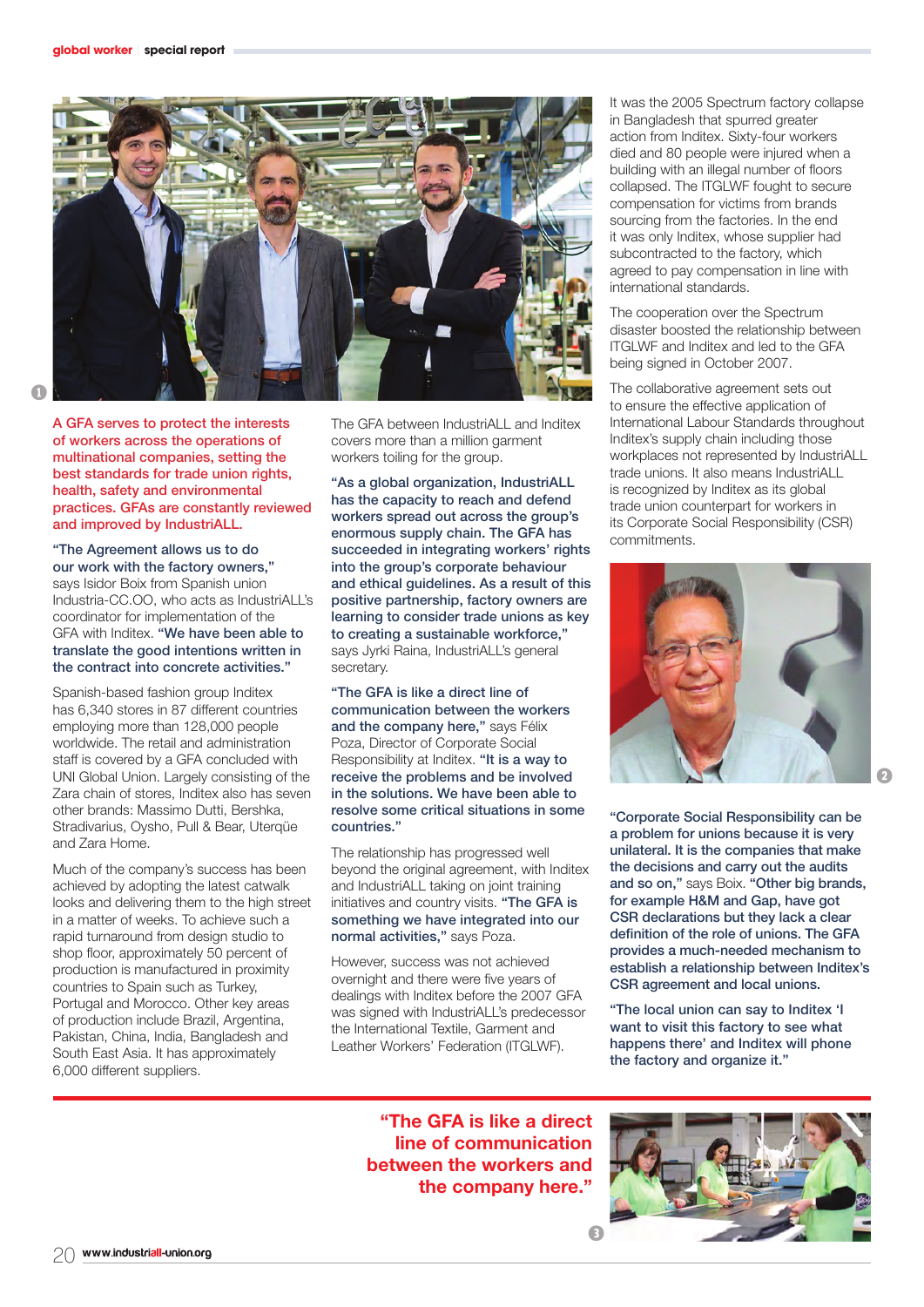In the past 12 months, IndustriALL has carried out numerous factory visits in seven different countries. Since 2007, the GFA has enabled IndustriALL to resolve problems of the liberty of unions, monitor working conditions in suppliers' factories and successfully fight for the reintegration of workers expelled for being unionists, for example in Peru, Turkey and Cambodia.

#### "We are free to talk openly to workers without factory owners or Inditex being present," reveals Boix.

The GFA also further enforced workers' right to organize in Inditex's Code of Conduct for External Manufacturers and Suppliers, which has 'respect for freedom of association and collective bargaining' as one its pillars.

However, in practice, implementing unionization is not necessarily straightforward. "It is a mechanism that doesn't always work well. In countries like Morocco it is very difficult to establish a union presence, whereas in countries like Brazil it is much easier," says Boix.

"It is a challenge for everybody, also for IndustriALL, which has to work in many countries to improve the capacity of the local trade unions," agrees Poza.

"Many factories have no union representation at all, so we talk to workers about the role of unions, trade union law and help establish organization in the factories," says Boix. "For a lot of people we meet, it is the first time they have ever been given the chance to talk about their working conditions collectively."

# **Living Wage**

As a direct result of the GFA, the concept of a living wage was introduced into Inditex's Code of Conduct. "Wages should always be enough to meet at least the basic needs of workers and their families and any other which might be considered as reasonable additional needs" it reads. This definition was agreed with former head of ITGLWF Neil Kearney and introduced to the Code in 2007.

"It is a key point and milestone for us. Including a definition of an acceptable wage was a radical concept at the time," says Indalecio Pérez from Inditex's CSR department.

"What is the impact of wages on the price of a piece? In many cases it is just cents when you compare it to the price of the raw materials, the cost of the cutting, manufacturing and transport," reflects Poza. "We have been living with increasing salaries in the past year and the business is still running."

However, Pérez admits it is often difficult to make an impact acting individually: "We are just one company, even if we are a big company. But if you compare our entire production to production worldwide, we are a small percentage. We have limited effect if we go it alone. We (brands) need to tackle it together, and deal with local organizations and credible institutions and governments. We cannot substitute the role of governments."

# **Inditex**

- **• The GFA covers 1 million garment workers making clothes for Inditex**
- **• The world's largest garment retailer with 8 different brands**
- **• Headquartered in La Coruña in north west Spain**
- **• Employs 128,313 worldwide as of 31 January 2014**
- **• 6,340 stores in 87 countries**
- **• Founder Amancio Ortega ranked third richest man in the world**
- **• In 2013, Inditex's net sales grew by 5% to €16.7 billion**
- **• In 2013 it had a net income of €2.4 billion**

# **2012 Protocol**

As Inditex has grown into a fashion colossus so the GFA with the company has strengthened. The 2012 Protocol further advanced the agreement by specifying the role of trade unions in the enforcement of the GFA within Inditex's Supply Chain.

#### "The 2012 Protocol developed the practical side of the accord," says Boix. "The evolution of Inditex has also been the evolution of our relationship with them."

The Protocol recognizes the important role that local unions play in implementing the GFA given their proximity to factories. Where local unions identify a breach regarding the GFA it will notify Inditex and IndustriALL, who will introduce a Corrective Action Plan should a breach be confirmed.

Central to the Protocol is that IndustriALL and Inditex put in place training schemes aimed at providing a better understanding of the GFA. These should involve managers, officials, workers and supervisors from suppliers and external manufacturers, as well as representatives of local trade unions from each of the countries involved.

In addition to the original GFA, the Protocol requires Inditex to give a full list of all its 6000 suppliers and subcontractors including the volume of their production for Inditex, enabling IndustriALL and local union affiliates to make better contacts with workers.

The Protocol also marks a complete shift in attitude by Inditex with regard to workers and unions.

"In 2012 we dramatically changed the relationship with IndustriALL in a positive way because we tackled the relationship with the unions from a preventative point of view," says Pérez.

"We realized that asking for a living wage, asking for freedom of association and promoting collective bargaining is a preventative and a proactive way of guaranteeing a sustainable supply chain."

# **Training**

As a result of the 2012 Protocol, joint IndustriALL and Inditex training projects have taken place in countries including Turkey, Morocco, Brazil, Portugal, Argentina and China.

"The training has been positive and an opportunity to talk to workers and trade unions in a different way," says Poza. "We get to hear about the needs of the workers and what can be improved. Ultimately, we are talking

PHOTO 1: Aleix Gonzalez, Félix Poza and Indalecio Pérez from Corporate Social Responsibility at Inditex. *Inditex*

PHOTO 2: Isidor Boix. *IndustriALL* PHOTO 3: Inditex factory, Spain. *Inditex*

**"As a global organization, IndustriALL has the capacity to reach and defend workers spread out across the group's enormous supply chain."**